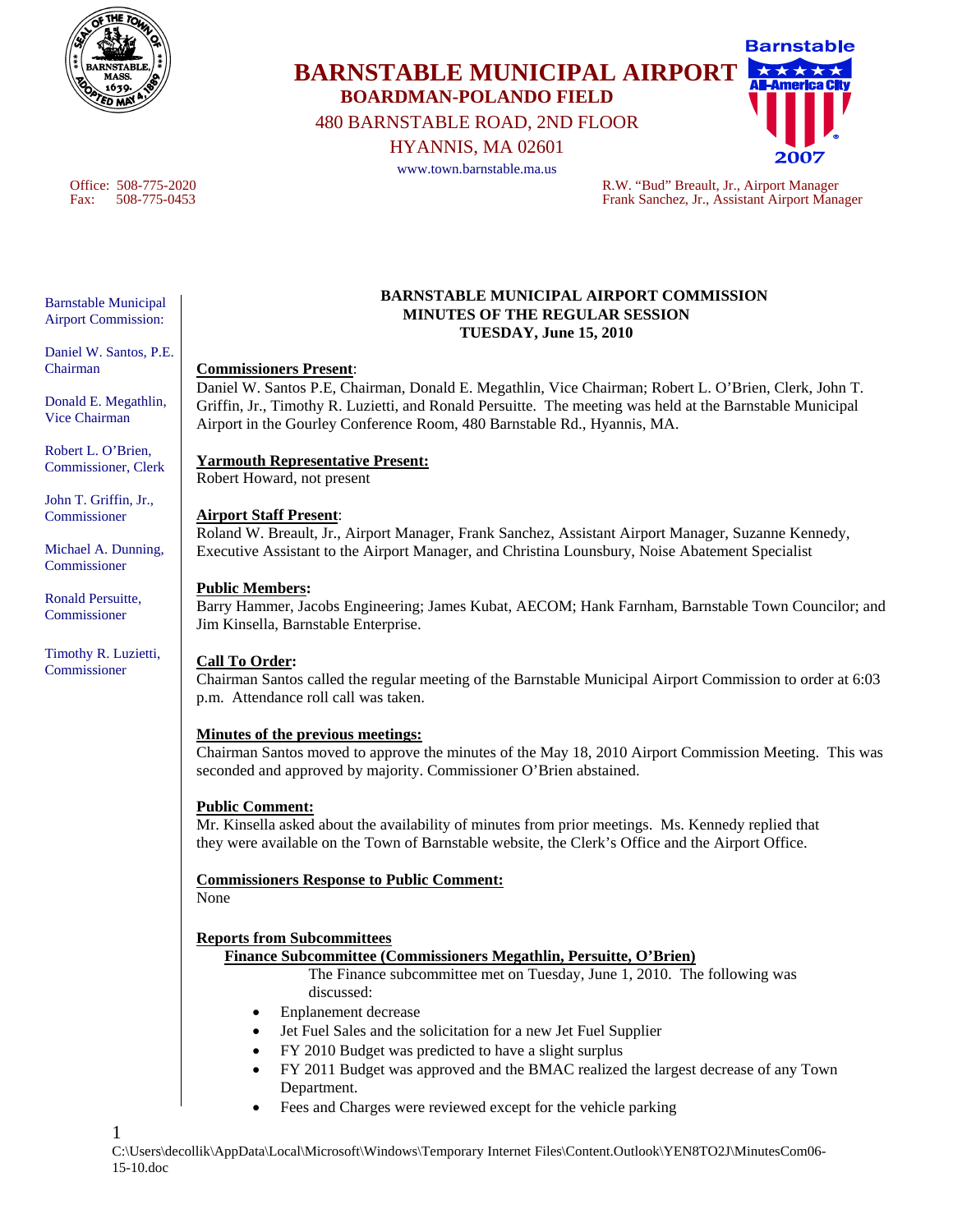Commissioner Griffin requested information on the Jet Fuel services and costs. Manager Breault reported that the fuel prices have remained the same for the past four months and the Airport is competitive with the neighboring airports. Fuel sales over the Memorial Day Weekend were down from last year. Many aircraft are only taking only the minimum fuel to get them to their next destination. The staff is interviewing five different companies to provide fuel starting after Labor Day. Quantity discounts, point systems, and reduced credit card fees are being reviewed.

### **Infrastructure Subcommittee (Commissioners Griffin, Dunning, Luzietti)**

• The Infrastructure subcommittee did not meet during June 2010.

# **Construction Committee: (Commissioners Santos, Luzietti, O'Brien, Megathlin)**

The Construction Committee, met today at 5:00 p.m. The following items were discussed:

- The Cape Cod Commission DRI modification updates. The Cape Cod Commission will meet on the  $24<sup>th</sup>$  of June to review and hopefully the Airport will receive final approval to move forward with the groundbreaking next month.
- The approval of the Line Painting Project contract was tabled
- A number of items that will be addressed tonight for funding and approval
- The Air Traffic Control Tower (ATCT) Design is 100% complete

### **Unfinished Business:**

### **BMA0310-03** – **Approval of Jacobs Engineering Contract for Airfield Surface Painted Holding Position Sign Project**

**MOTION** to approve the Jacobs Engineering Contract in the amount of \$27,223.00 for the consulting services required to comply with the mandated change to the AC150/5345-1K for all 14 CFR Part 139 certificated airports by the December 31, 2010 compliance date. The surface painted holding position sign is part of the standard sign requirements. **SPONSOR:** Management **(May be acted upon)** 

This agenda item was tabled. The contract is not ready.

#### **New Business:**

2

The following agenda items were taken out of order:

#### **BMA0610-06** – **Approval of the Through the Fence Operation Permit Access Fee**

**MOTION** to approve the Through the Fence Operation Permit Access Fee for a three year term in the amount of \$1200.00/year with a CPI adjustment calculated on the second and third year anniversary dates effective July 1, 2010. **SPONSOR:** Finance Subcommittee **(May be acted upon)** 

This agenda item was moved and read by Commissioner Megathlin, and seconded. This fee only affects two entities that use the field, Heritage Turbines and Atlantic Aero Support. Staff has not received any opposition to these increases. The previous fee was \$579.63/year with a 3% increase that expired in February. There had not been an agreement with Atlantic Aero Support previously. This was unanimously approved by verbal vote.

#### **BMA0610-07** – **Approval of ID Processing Charges**

**MOTION** to approve the following BMA Badge Processing Charges effective July 1, 2010:

- Security Threat Assessment Fee \$5.00
- Fingerprint Processing Fee \$50.00
- ID Processing Fee \$25.00 (increase from \$20.00)
- SIDA Badge Deposit \$100.00 (increased from \$50.00)
- SIDA Badge Return Deposit either \$50.00 or \$100.00 based upon original deposit paid
- Lost Badge Fee \$250.00 (fee returned if badge is recovered)

#### **SPONSOR:** Finance Subcommittee **(May be acted upon)**

This agenda item was moved and read by Commissioner Persuitte, and seconded. Ms. Lounsbury stated that the fees had remained the same for approximately six years. These increases will allow the Airport to recover actual costs of badging. This agenda item was unanimously approved by verbal vote.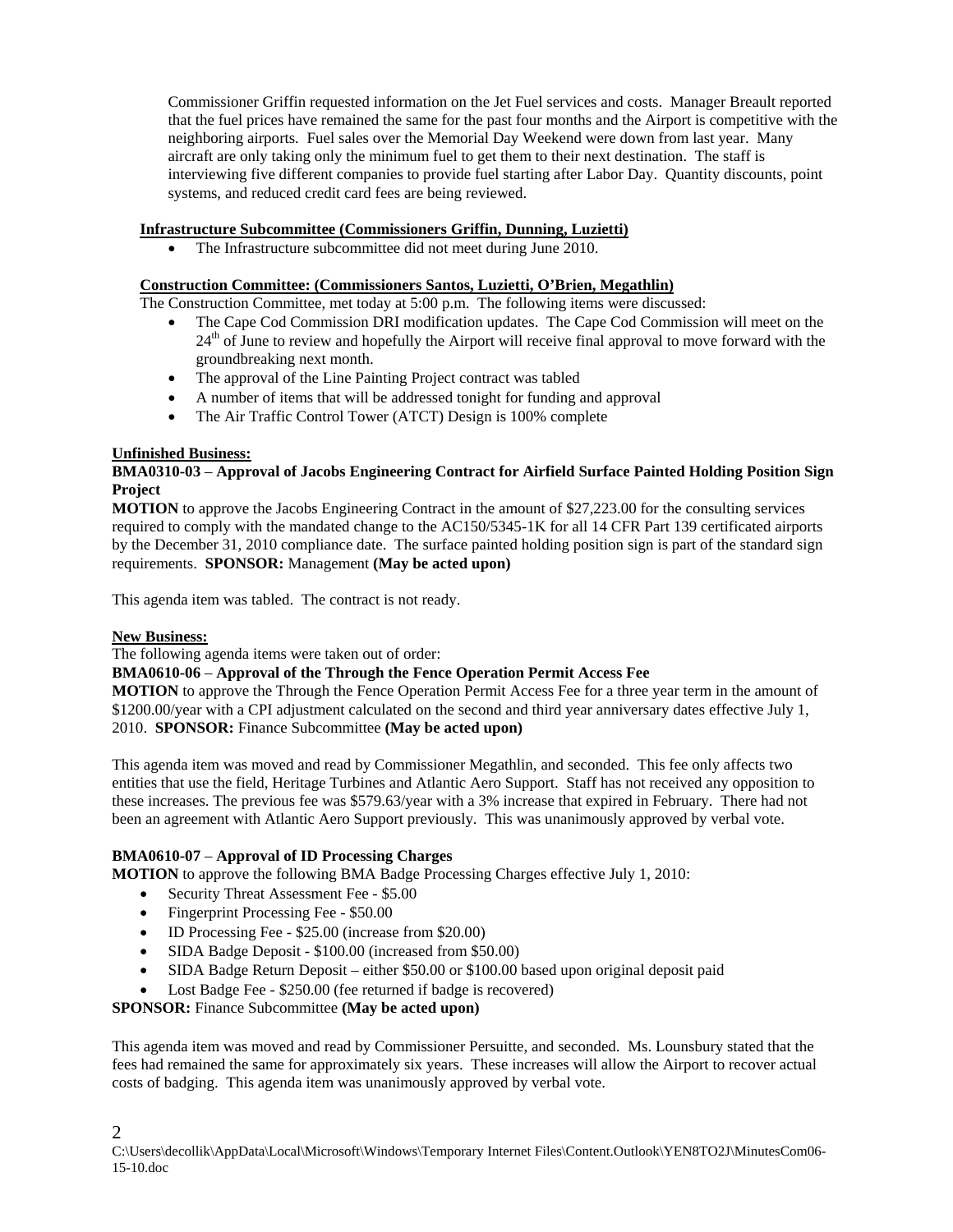#### **BMA0610-08** – **Approval of the BMA Sewer Line Hookup License Fee**

**MOTION** to approve the BMA Sewer Line Hookup License Fee in the amount of a one time charge of \$500.00 plus all future repair costs if necessary. **SPONSOR:** Finance Subcommittee **(May be acted upon)** 

This agenda item was moved and read by Commissioner O'Brien, and seconded. This affects three businesses on the Rte. 28 side of the Airport: Enterprise Rent-a-car, Auto Zone, and Bob's Furniture Store. New Terminal Construction will require a new sewer line which may predicate more necessity for hook-ups of adjoining businesses. This agenda item was unanimously approved by verbal vote.

#### **BMA0610-01 – Approval and Acceptance of the FAA OTA Supplemental #2**

**MOTION** to approve the Supplemental Agreement No. 2 to the OTA between the Federal Aviation Administration and the Barnstable Municipal Airport Commission for additional FAA ARRA Stimulus Funding in the amount of \$1,990,000 with a new total not to exceed amount of \$6,652,786.00 **SPONSOR**: Finance Subcommittee **(May be acted upon)**

This agenda item was moved and read by Commissioner Megathlin, and seconded. Manager Breault briefed the Commission on the following:

- Supplemental Agreement Number 1 funds were received last week in the amount of \$1,647,786.00.
- Supplemental Agreement Number 2 in the amount of \$1,990,000 is primarily for security upgrades and to seek LEEDS Silver Certification for the Tower.
- The Town Council Appropriation Order will be added to the next meeting agenda
- The Airport has received a signed copy of the Contract from the FAA, so this agenda item is to ratify the acceptance.

This agenda item was unanimously approved by verbal vote.

#### **BMA 0610-02** – **Approval of the AECOM Supplemental Agreement #3 for ATCT Services**

**MOTION** to approve the AECOM Supplemental Agreement No. 3 in the amount of \$47,666.00 for Design Revision and CM at Risk services due to modifications of schedule, scope of work, and associated fee to accommodate the new ATCT. **SPONSOR**: Construction Committee **(May be acted upon)** 

This agenda item was moved and read by Commissioner O'Brien, and seconded. This supplemental agreement is for additional work performed by AECOM due to the added ATCT project and co-ordination between the Terminal and the ATCT projects. \$5190.00 is for CM @ Risk Services, and \$42,476.00 is for Design revisions. This is funded 100% by the ATCT project.

This agenda item was approved by roll call vote:

| Santos    | yes | Megathlin | yes |
|-----------|-----|-----------|-----|
| O'Brien   | ves | Griffin   | yes |
| Persuitte | ves | Luzietti  | ves |

#### **BMA0610-03** – **Approval of the Jacobs Contract for ATCT OPM Services**

**MOTION** to approve the Jacobs Engineering Contract in the amount of \$253,052.00 for the Owner's Project Manager Services for the Design and Construction of the ATCT at the Barnstable Municipal Airport. **SPONSOR**: Construction Committee **(May be acted upon)** 

This agenda item was moved and read by Commissioner Griffin, and seconded. This is a new contract with Jacobs Engineering for ATCT from Pre-Design through complete Construction. This has been reviewed by an Independent Cost Estimator, and this contract is well below the \$308,000 estimate.

This agenda item was approved by roll call vote:

| Santos    | ves | Megathlin | yes |
|-----------|-----|-----------|-----|
| O'Brien   | ves | Griffin   | yes |
| Persuitte | ves | Luzietti  | ves |

#### **BMA0610-04** – **Approval of the Suffolk Construction Contract for ATCT CMR Services**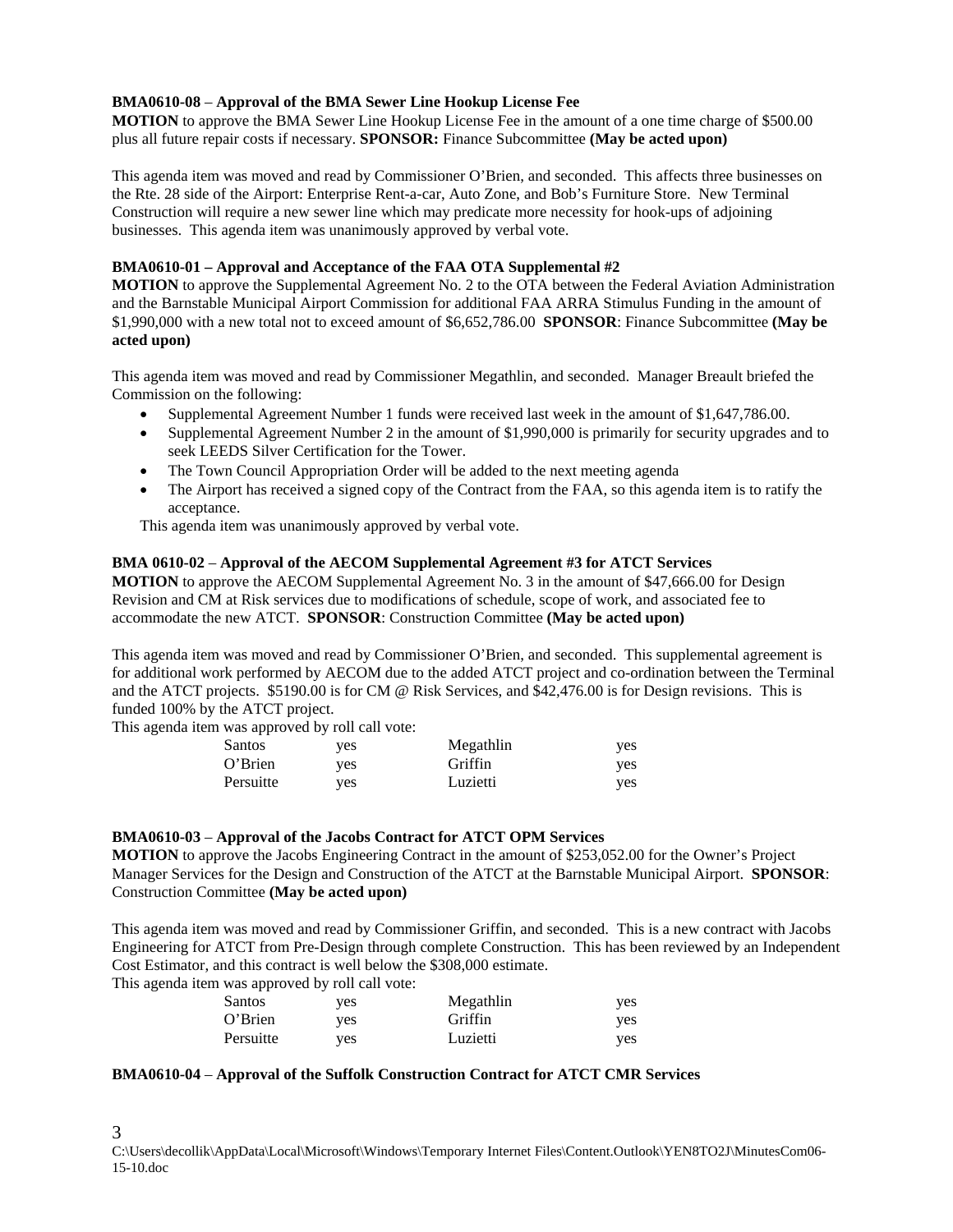**MOTION** to approve the Suffolk Construction Company Contract in the amount of \$150,000 for the Construction Manager at Risk Services during the pre-construction phase of the Terminal and ATCT projects at the Barnstable Municipal Airport. **SPONSOR**: Construction Committee **(May be acted upon)**

This agenda item was moved and read by Commissioner Griffin, and seconded. It was also moved that the funds be split to reflect \$23,824.00 for the Terminal and \$126,176.00 for the ATCT, and seconded. Manager Breault briefed the Commission that the CM @ Risk contract was previously amended to include the ATCT Project. The \$23,824.00 is to amend the Terminal Pre-construction Costs for a delay and coordination with the Tower Project and will be funded 80%/20% with Mass DOT. The \$126,176.00 is for the ATCT Pre-construction costs and is 100% funded by FAA ARRA funds.

This agenda item was approved by roll call vote:

| Santos    | ves | Megathlin | <b>ves</b> |
|-----------|-----|-----------|------------|
| O'Brien   | ves | Griffin   | <b>ves</b> |
| Persuitte | ves | Luzietti  | <b>ves</b> |

**BMA0610-05** – **Approval of the Selection of Clerk of the Works for ATCT and Terminal Projects MOTION** to review and approve the recommendation of the RFP Evaluation Committee for the Barnstable Municipal Airport's Clerk of the Works for the Terminal and ATCT Construction Projects to fulfill the contractual obligations as specified in the RFP. **SPONSOR**: RFP Evaluation Committee **(May be acted upon)** 

This agenda item was moved and read by Commissioner Santos, and seconded. Manager Breault read the letter from Johanna Boucher, Purchasing Agent and the RFP Evaluation Committee members (please see attached). The recommendation of the award for the Clerk of the Works for the Terminal Project and the ATCT project is Allen Kealy with a \$134,400 not to exceed contract amount. This agenda item was approved unanimously by verbal vote.

#### **BMA0610-09 - Annual Election of Officers**

Chairman Santos stated that the Airport Commission Bylaws require annual election of officers for the Chairman, Vice Chairman, and Clerk positions.

#### **CHAIRMAN:**

Commissioner Griffin nominated Dan Santos to continue serving as Chairman of the Commission. The motion was seconded by Commissioner Megathlin. Nominations were closed. This motion was unanimously approved by verbal vote.

#### **VICE CHAIRMAN:**

Commissioner Persuitte motioned to nominate Don Megathlin as Vice Chairman. The motion was seconded by Commissioner Griffin. Nominations were closed. This motion was unanimously approved by verbal vote.

#### **CLERK:**

Commissioner Persuitte motioned to nominate Robert O'Brien to continue serving as Clerk. The motion was seconded by Commissioner Luzietti. Nominations were closed. This motion was unanimously approved by verbal vote.

Manager Breault brought forward an additional agenda item under new business for the Contract for Professional Services with Horsley Witten Group, Inc. for the Cape Cod Commission DRI Compliance monitoring which will require extensive items that will need to be done over the next two years. As this contract was just completed, the Commission tabled the agenda item to allow the Commissioners to review the contract and requested that the staff compile the costs associated to date with the Cape Cod Commission requirements.

#### **Noise Report:**

Christina Lounsbury stated that there were eight noise complaints made by seven complainants during May 2010; increased from April. There was a response from the public release of the annual report, people stating that they will start calling in complaints again. There were 105 operations during the quiet hours with 37 arrivals and departures. The Caravan was used 15 times out of 25 prior to 0600. The Purchase Order for the new noise monitor was processed, and once it is received Harris, Miller, Miller, and Hansen will provide training.

#### **Yarmouth Representative's Comments:**

Mr. Howard was not present.

4

C:\Users\decollik\AppData\Local\Microsoft\Windows\Temporary Internet Files\Content.Outlook\YEN8TO2J\MinutesCom06- 15-10.doc